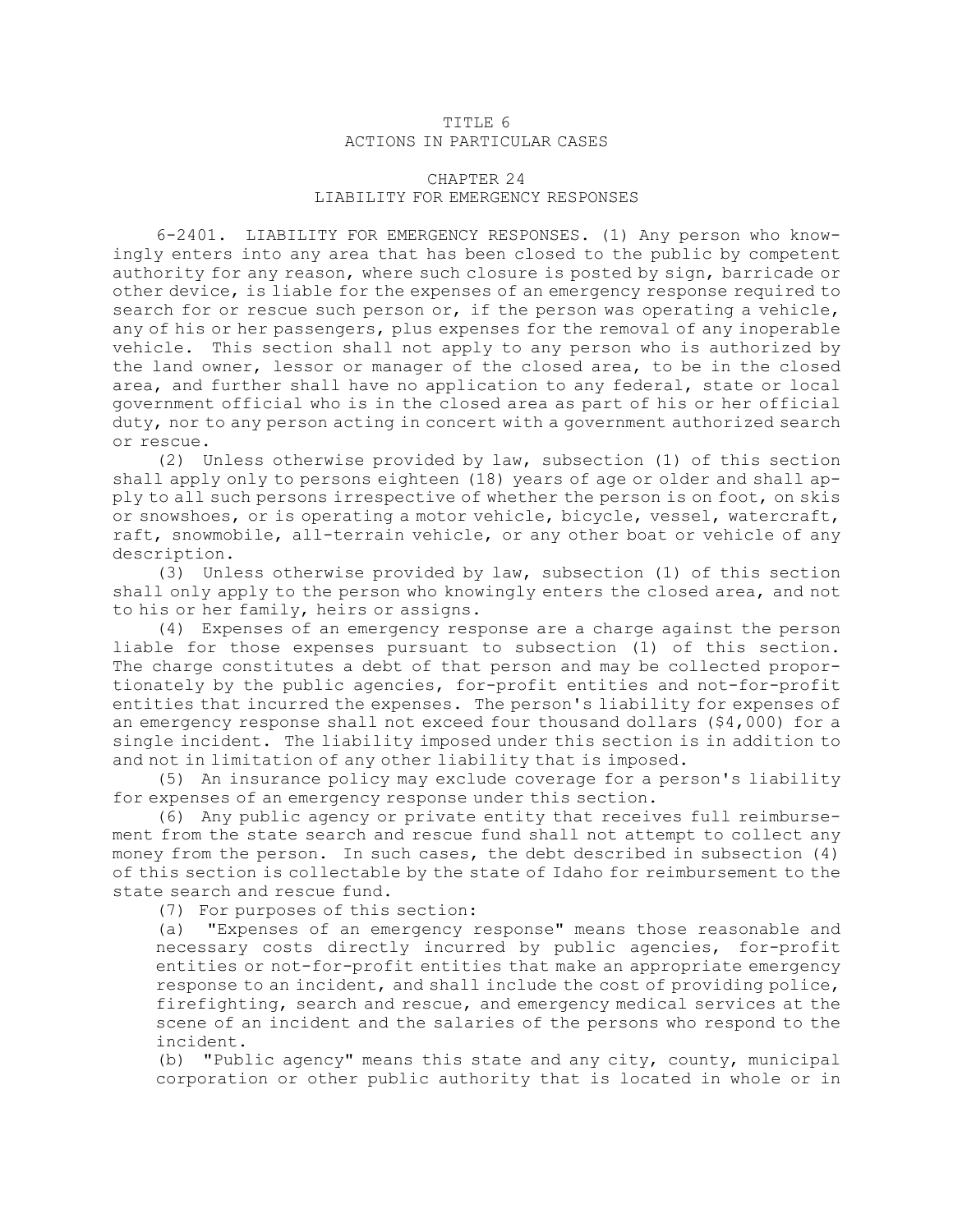part in this state and that provides police, firefighting, medical or other emergency services.

[6-2401, added 2002, ch. 267, sec. 1, p. 797; am. 2003, ch. 38, sec. 1, p. 157.]

6-2402. VOLUNTEER FIRE DEPARTMENTS -- SCHEDULE OF CHARGES -- CON-DITIONS FOR COLLECTION -- REPORTS -- FAILURE TO PAY. (1) As used in this section, "volunteer fire department" means <sup>a</sup> fire department organized as <sup>a</sup> nonprofit corporation with <sup>a</sup> primary purpose of firefighting, fire protection, or other emergency services, which has entered into an agreement with <sup>a</sup> validly organized city or county to provide fire fighting, fire protection, or other emergency services to <sup>a</sup> distinct service area.

(2) <sup>A</sup> volunteer fire department that provides services within <sup>a</sup> jurisdiction served by the department may establish <sup>a</sup> schedule of charges for the services that the department provides not to exceed the state fire marshal's recommended schedule for services. The volunteer fire department or its agent may collect <sup>a</sup> service charge according to this schedule from the owner of property who receives service if the following conditions are met:

(a) At the following times, the department gives notice in <sup>a</sup> newspaper of general circulation on three (3) separate occasions in each political subdivision served by the department of the amount of the service charge for each service that the department provides:

(i) Before the schedule of service charges is initiated;

(ii) When there is <sup>a</sup> change in the amount of <sup>a</sup> service charge.

(b) The property owner has not sent written notice to the department to refuse service by the department to the owner's property.

(c) The bill for payment of the service charge:

- (i) Is submitted to the property owner in writing within thirty
- (30) days after services are provided; and

(ii) Includes <sup>a</sup> copy of <sup>a</sup> fire incident report in the form prescribed by the state fire marshal, if the service was provided for an event that requires <sup>a</sup> fire incident report.

(3) <sup>A</sup> volunteer fire department shall use the revenue collected from the fire service charges under this section for:

(a) The purchase of equipment, buildings and property for firefighting, fire protection or other emergency services;

(b) The ordinary and necessary expenses associated with firefighting, fire protection and other emergency services; and

(c) To pay principal and interest on <sup>a</sup> loan acquired for the purchase of equipment, buildings and property for firefighting, fire protection and other emergency services.

(4) <sup>A</sup> volunteer fire department that:

(a) Has contracted with <sup>a</sup> political subdivision to provide fire protection or emergency services, and

(b) Charges for services under the provisions of this section,

shall submit <sup>a</sup> report to the legislative body of the political subdivision before April 1 of each year indicating the amount of service charges collected during the previous calendar year and how those funds have been expended.

(5) The state fire marshal shall annually prepare and publish <sup>a</sup> recommended schedule of service charges for fire protection services.